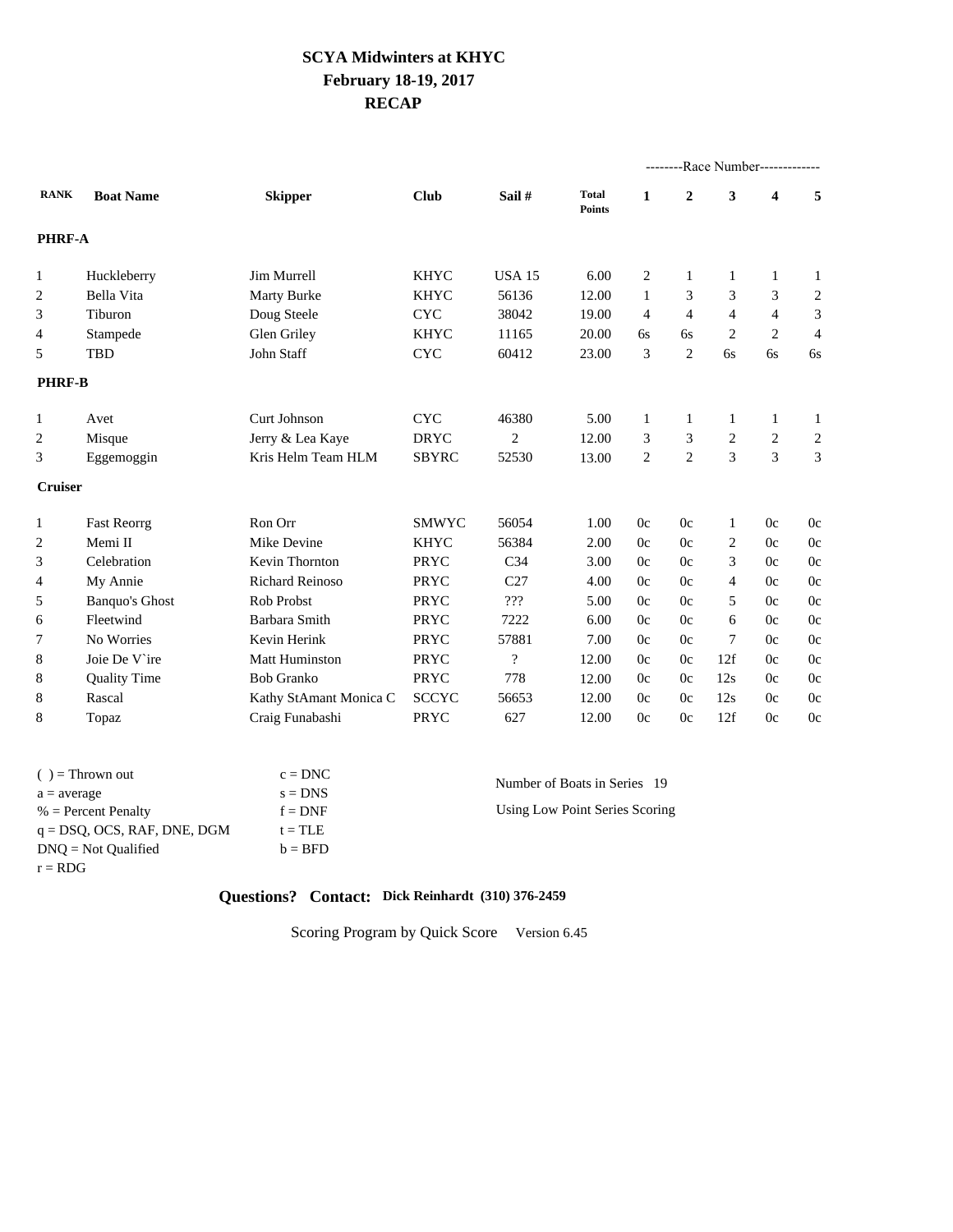Race Date: 18 Feb 201

Wind Speed: 4-7kn

PRO: Janine Thompson

|               | Div         |                 |                  |                            |               | Finish      | <b>Elapsed</b> | Corrected   |                  |             |
|---------------|-------------|-----------------|------------------|----------------------------|---------------|-------------|----------------|-------------|------------------|-------------|
|               | <b>Rank</b> | <b>Sail No.</b> | <b>Boat Name</b> | Owner / Skipper            | <b>Rating</b> | <u>Time</u> | <b>Time</b>    | <b>Time</b> | <b>Boat Type</b> | Club        |
| <b>PHRF-A</b> |             |                 | Time on Time /   | Start Time 13:00:00        |               |             |                |             |                  |             |
|               |             | 56136           | Bella Vita       | Marty Burke                | 75            | 14:24:54    | 01:24:54       | 01:28:18    | Ben-36.7         | <b>KHYC</b> |
|               | 2           | <b>USA 15</b>   | Huckleberry      | Jim Murrell                | 54            | 14:22:33    | 01:22:33       | 01:28:50    | Farr-30          | <b>KHYC</b> |
|               | 3           | 60412           | TBD              | John Staff                 | 51            | 14:25:45    | 01:25:45       | 01:32:44    | Syng1000         | <b>CYC</b>  |
|               | 4           | 38042           | Tiburon          | Doug Steele                | 36            | 14:27:22    | 01:27:22       | 01:36:55    | SC 27            | <b>CYC</b>  |
| <b>DNS</b>    | 6           | 11165           | Stampede         | Glen Griley                | 42            |             |                |             | $J-111$          | KHYC        |
| <b>PHRF-B</b> |             |                 | Time on Time     | <b>Start Time 13:05:00</b> |               |             |                |             |                  |             |
|               |             | 46380           | Avet             | Curt Johnson               | 120           | 14:22:53    | 01:17:53       | 01:15:34    | J-80             | <b>CYC</b>  |
|               | 2           | 52530           | Eggemoggin       | Kris Helm Team HLM         | 138           | 14:26:48    | 01:21:48       | 01:17:17    | $J-30$           | SBYRC       |
|               | 3           | 2               | Misque           | Jerry & Lea Kaye           | 135           | 15:29:52    | 02:24:52       | 02:17:28    | C&C-25           | DRYC        |
|               |             |                 |                  |                            |               |             |                |             |                  |             |

Printed On: 20-Feb-2017 7:57:06 Number of boats Scored 8 Version 6.45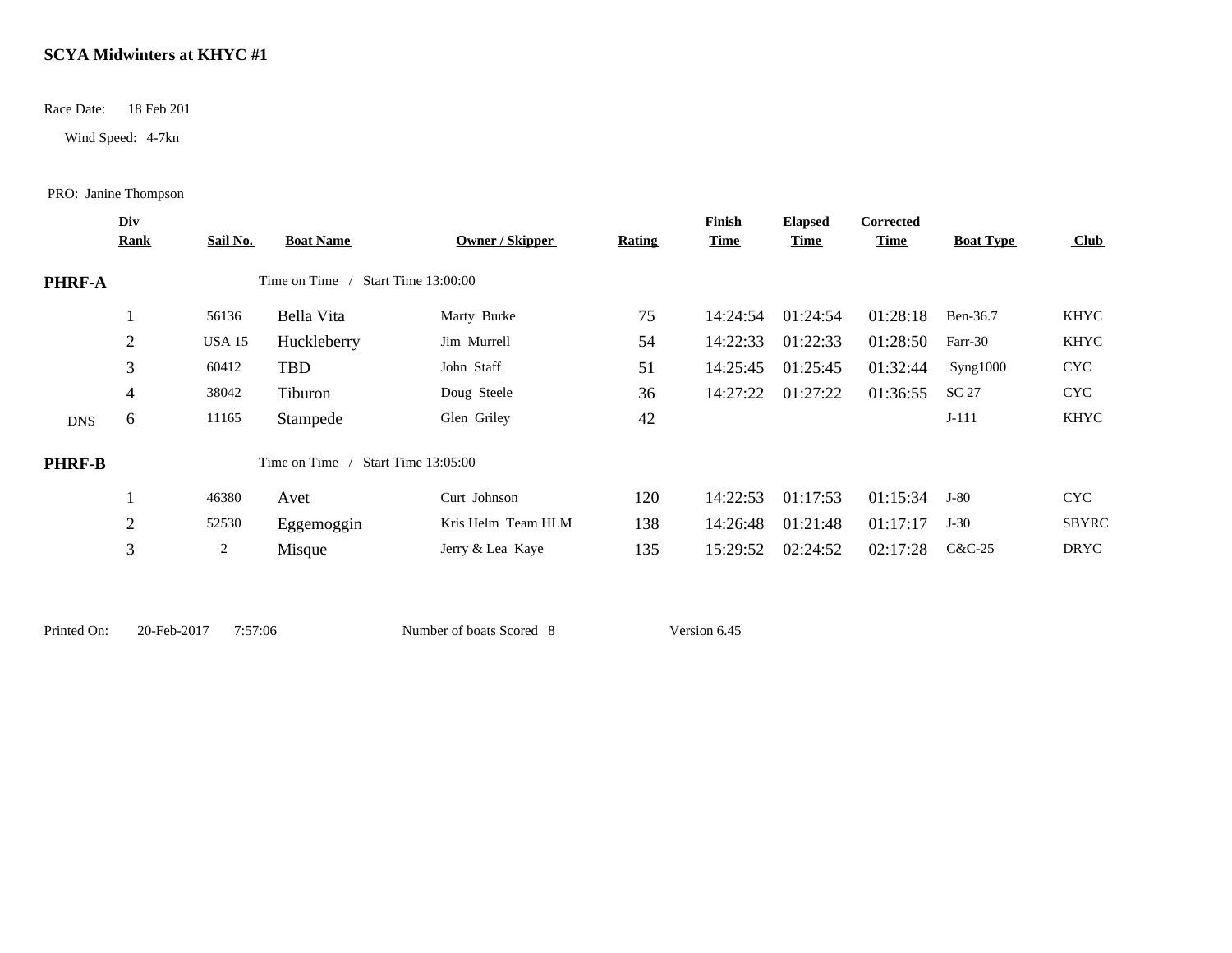Race Date: 18 Feb 201

Wind Speed: 4-7kn

PRO: Janine Thompson

|               | Div            |               |                  |                            |               | Finish      | <b>Elapsed</b> | Corrected   |                  |                  |
|---------------|----------------|---------------|------------------|----------------------------|---------------|-------------|----------------|-------------|------------------|------------------|
|               | <b>Rank</b>    | Sail No.      | <b>Boat Name</b> | <b>Owner / Skipper</b>     | <b>Rating</b> | <u>Time</u> | <b>Time</b>    | <b>Time</b> | <b>Boat Type</b> | $\mathbf{C}$ lub |
| PHRF-A        |                |               | Time on Time     | Start Time 15:00:00        |               |             |                |             |                  |                  |
|               |                | <b>USA 15</b> | Huckleberry      | Jim Murrell                | 54            | 15:18:17    | 00:18:17       | 00:19:41    | Farr-30          | KHYC             |
|               | $\overline{2}$ | 60412         | TBD              | John Staff                 | 51            | 15:19:38    | 00:19:38       | 00:21:14    | Syng1000         | <b>CYC</b>       |
|               | 3              | 56136         | Bella Vita       | Marty Burke                | 75            | 15:21:09    | 00:21:09       | 00:22:00    | Ben-36.7         | <b>KHYC</b>      |
|               | 4              | 38042         | Tiburon          | Doug Steele                | 36            | 15:27:11    | 00:27:11       | 00:30:09    | SC 27            | <b>CYC</b>       |
| <b>DNS</b>    | 6              | 11165         | Stampede         | Glen Griley                | 42            |             |                |             | $J-111$          | KHYC             |
| <b>PHRF-B</b> |                |               | Time on Time     | <b>Start Time 15:05:00</b> |               |             |                |             |                  |                  |
|               |                | 46380         | Avet             | Curt Johnson               | 120           | 15:24:34    | 00:19:34       | 00:18:59    | J-80             | <b>CYC</b>       |
|               | 2              | 52530         | Eggemoggin       | Kris Helm Team HLM         | 138           | 15:27:24    | 00:22:24       | 00:21:10    | $J-30$           | <b>SBYRC</b>     |
|               | 3              | 2             | Misque           | Jerry & Lea Kaye           | 135           | 15:28:44    | 00:23:44       | 00:22:31    | $C&C-25$         | DRYC             |
|               |                |               |                  |                            |               |             |                |             |                  |                  |

Printed On: 20-Feb-2017 7:57:42 Number of boats Scored 8 Version 6.45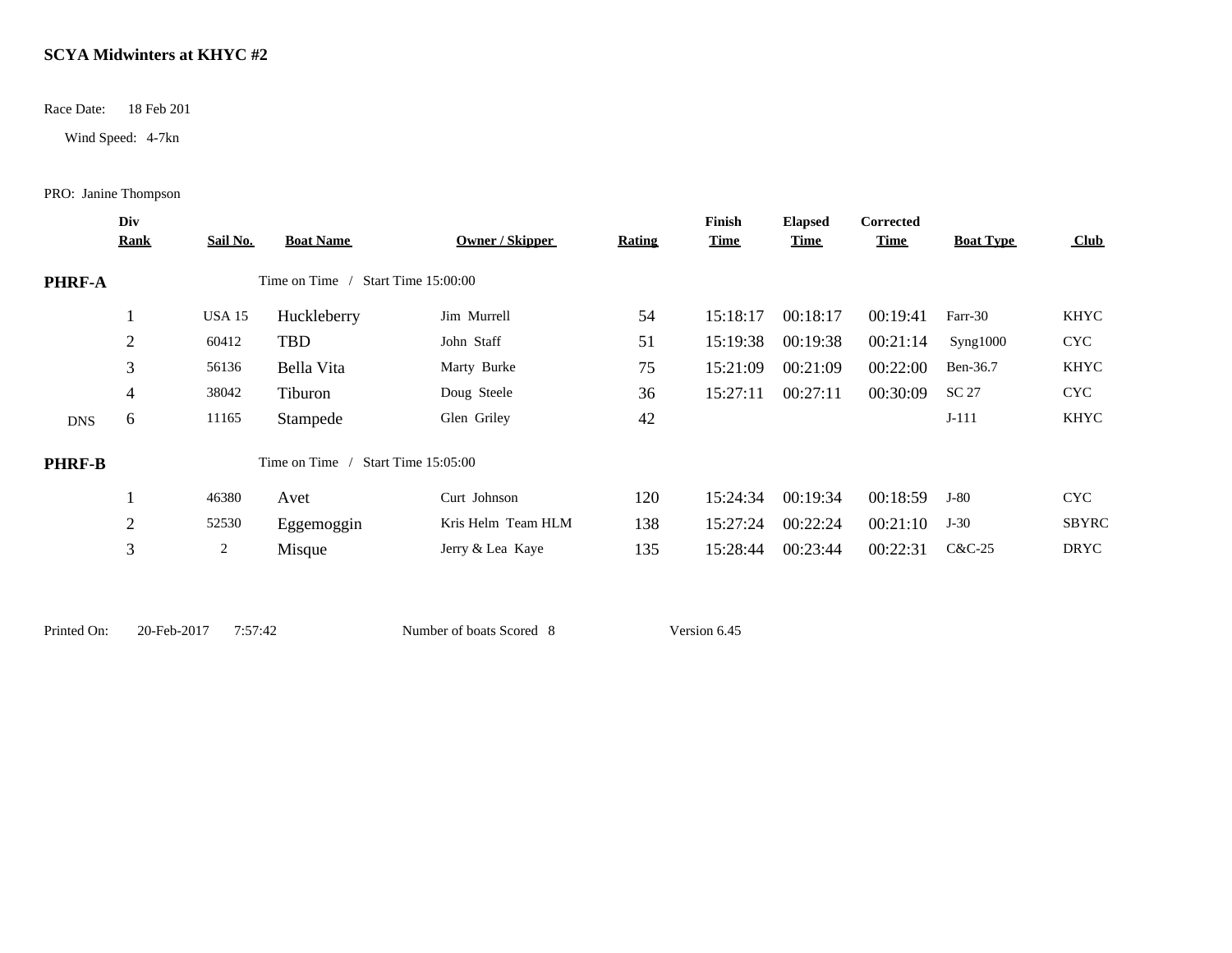Race Date: 19 Feb 201

Wind Speed: 6-8kn

PRO: Janine Thompson

|                | Div<br><b>Rank</b> | Sail No.                         | <b>Boat Name</b>                   | <b>Owner / Skipper</b> | <b>Rating</b> | Finish<br><b>Time</b> | <b>Elapsed</b><br><b>Time</b> | Corrected<br><b>Time</b> | <b>Boat Type</b> | Club                      |
|----------------|--------------------|----------------------------------|------------------------------------|------------------------|---------------|-----------------------|-------------------------------|--------------------------|------------------|---------------------------|
| <b>PHRF-A</b>  |                    |                                  | Time on Time / Start Time 12:00:00 |                        |               |                       |                               |                          |                  |                           |
|                | 1                  | <b>USA 15</b>                    | Huckleberry                        | Jim Murrell            | 54            | 12:52:15              | 00:52:15                      | 00:56:14                 | Farr-30          | <b>KHYC</b>               |
|                | $\overline{2}$     | 11165                            | Stampede                           | Glen Griley            | 42            | 12:52:16              | 00:52:16                      | 00:57:23                 | $J-111$          | <b>KHYC</b>               |
|                | 3                  | 56136                            | Bella Vita                         | Marty Burke            | 75            | 12:56:22              | 00:56:22                      | 00:58:37                 | Ben-36.7         | <b>KHYC</b>               |
|                | 4                  | 38042                            | Tiburon                            | Doug Steele            | 36            | 12:55:46              | 00:55:46                      | 01:01:51                 | SC 27            | <b>CYC</b>                |
| <b>DNS</b>     | 6                  | 60412                            | <b>TBD</b>                         | John Staff             | 51            |                       |                               |                          | Syng1000         | $\ensuremath{\text{CYC}}$ |
| <b>PHRF-B</b>  |                    |                                  | Time on Time / Start Time 12:05:00 |                        |               |                       |                               |                          |                  |                           |
|                |                    | 46380                            | Avet                               | Curt Johnson           | 120           | 13:00:50              | 00:55:50                      | 00:54:10                 | $J-80$           | <b>CYC</b>                |
|                | $\overline{2}$     | $\overline{2}$                   | Misque                             | Jerry & Lea Kaye       | 135           | 13:13:13              | 01:08:13                      | 01:04:44                 | C&C-25           | <b>DRYC</b>               |
|                | 3                  | 52530                            | Eggemoggin                         | Kris Helm Team HLM     | 138           | 13:15:24              | 01:10:24                      | 01:06:31                 | $J-30$           | <b>SBYRC</b>              |
| <b>Cruiser</b> |                    |                                  | Time on Time / Start Time 12:15:00 |                        |               |                       |                               |                          |                  |                           |
|                |                    | 56054                            | <b>Fast Reorrg</b>                 | Ron Orr                | 51            | 14:03:53              | 01:48:53                      | 01:57:46                 | Hunter HC50      | <b>SMWYC</b>              |
|                | $\overline{c}$     | 56384                            | Memi II                            | Mike Devine            | 273           | 14:51:07              | 02:36:07                      | 02:03:18                 | ColChag          | <b>KHYC</b>               |
|                | 3                  | C <sub>34</sub>                  | Celebration                        | Kevin Thornton         | 204           | 15:00:40              | 02:45:40                      | 02:22:49                 | Cal-34           | PRYC                      |
|                | 4                  | C27                              | My Annie                           | Richard Reinoso        | 240           | 15:14:36              | 02:59:36                      | 02:27:46                 | $Cat-27$         | PRYC                      |
|                | 5                  | $\mathbf{?}\mathbf{?}\mathbf{?}$ | <b>Banquo's Ghost</b>              | Rob Probst             | 225           | 15:14:08              | 02:59:08                      | 02:30:14                 | $Cat-27$         | PRYC                      |
|                | 6                  | 7222                             | Fleetwind                          | Barbara Smith          | 225           | 15:16:40              | 03:01:40                      | 02:32:22                 | $Cat-30$         | PRYC                      |
|                | 7                  | 57881                            | No Worries                         | Kevin Herink           | 225           | 15:34:40              | 03:19:40                      | 02:47:28                 | Lancer-30        | PRYC                      |
| <b>DNF</b>     | 12                 | $\overline{\mathcal{L}}$         | Joie De V ire                      | Matt Huminston         | 240           |                       |                               |                          | $Sloop-27$       | PRYC                      |
| <b>DNS</b>     | 12                 | 778                              | <b>Quality Time</b>                | Bob Granko             | 225           |                       |                               |                          | $Cat-30$         | PRYC                      |
| <b>DNS</b>     | 12                 | 56653                            | Rascal                             | Kathy StAmant Monica C | 114           |                       |                               |                          | Hunter-37.5      | <b>SCCYC</b>              |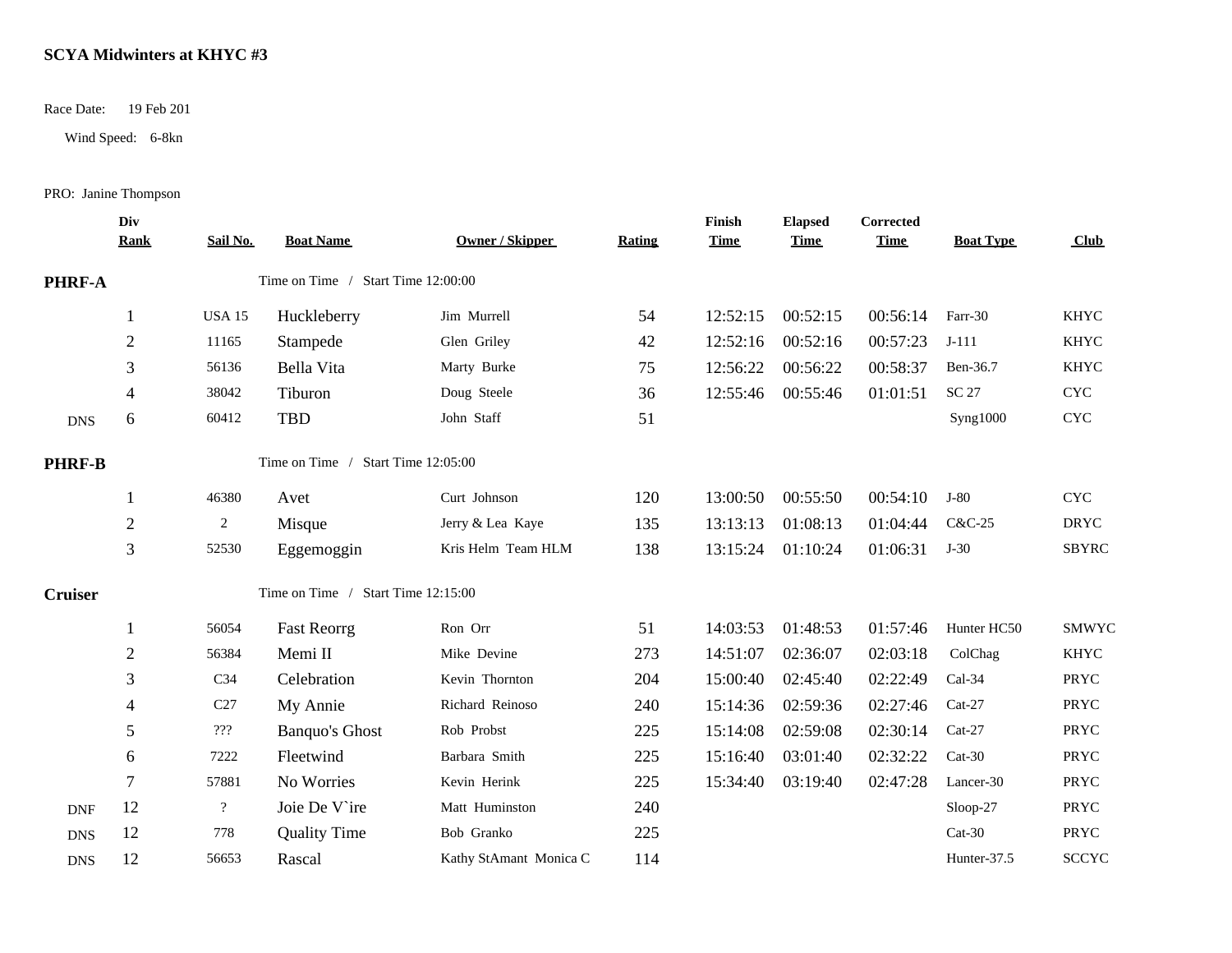| <b>DNF</b>  | 12          | 627     | Topaz | Craig Funabashi           | 280          | Erickson-27 | PRYC |
|-------------|-------------|---------|-------|---------------------------|--------------|-------------|------|
|             |             |         |       |                           |              |             |      |
|             |             |         |       |                           |              |             |      |
| Printed On: | 20-Feb-2017 | 7:58:06 |       | Number of boats Scored 19 | Version 6.45 |             |      |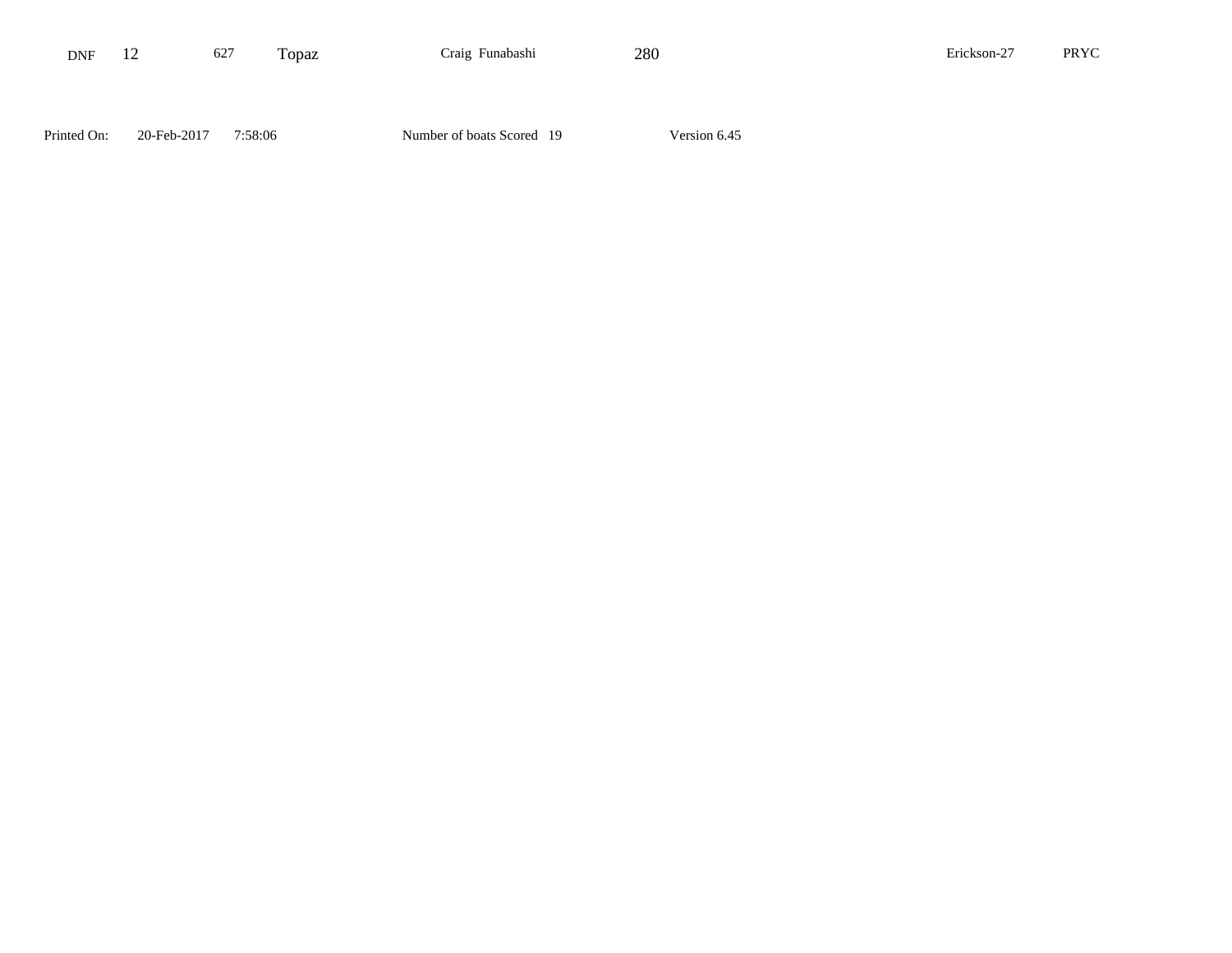Race Date: 19 Feb 201

Wind Speed: 6-8kn

PRO: Janine Thompson

|               | Div            |                            |                  |                               |               | Finish       | <b>Elapsed</b> | Corrected   |                  |             |  |
|---------------|----------------|----------------------------|------------------|-------------------------------|---------------|--------------|----------------|-------------|------------------|-------------|--|
|               | <b>Rank</b>    | Sail No.                   | <b>Boat Name</b> | <b>Owner / Skipper</b>        | <b>Rating</b> | <u>Time</u>  | <u>Time</u>    | <b>Time</b> | <b>Boat Type</b> | Club        |  |
| <b>PHRF-A</b> |                |                            | Time on Time /   | <b>Start Time 13:25:00</b>    |               |              |                |             |                  |             |  |
|               |                | USA 15                     | Huckleberry      | Jim Murrell                   | 54            | 14:07:17     | 00:42:17       | 00:45:30    | Farr-30          | KHYC        |  |
|               | 2              | 11165                      | Stampede         | Glen Griley                   | 42            | 14:11:05     | 00:46:05       | 00:50:36    | $J-111$          | KHYC        |  |
|               | 3              | 56136                      | Bella Vita       | Marty Burke                   | 75            | 14:14:15     | 00:49:15       | 00:51:13    | Ben-36.7         | KHYC        |  |
|               | 4              | 38042                      | Tiburon          | Doug Steele                   | 36            | 14:12:08     | 00:47:08       | 00:52:17    | SC 27            | <b>CYC</b>  |  |
| <b>DNS</b>    | 6              | 60412                      | TBD              | John Staff                    | 51            |              |                |             | Syng1000         | <b>CYC</b>  |  |
| <b>PHRF-B</b> |                |                            | Time on Time     | <b>Start Time 13:30:00</b>    |               |              |                |             |                  |             |  |
|               |                | 46380                      | Avet             | Curt Johnson                  | 120           | 13:55:13     | 00:25:13       | 00:24:28    | $J-80$           | <b>CYC</b>  |  |
|               | $\overline{2}$ | 2                          | Misque           | Jerry & Lea Kaye              | 135           | 13:57:47     | 00:27:47       | 00:26:22    | $C&C-25$         | <b>DRYC</b> |  |
|               | 3              | 52530                      | Eggemoggin       | Kris Helm Team HLM            | 138           | 14:03:23     | 00:33:23       | 00:31:32    | $J-30$           | SBYRC       |  |
|               |                | <b>Questions?</b> Contact: |                  | Dick Reinhardt (310) 376-2459 |               |              |                |             |                  |             |  |
| Printed On:   | 20-Feb-2017    | 7:58:31                    |                  | Number of boats Scored 8      |               | Version 6.45 |                |             |                  |             |  |

Scoring Program by Quick Score - For **Program Information visit www.QuickScoreRace.com** or Email dan.hollands@gmail.com Do **NOT** contact Quick Score about the results of this Race